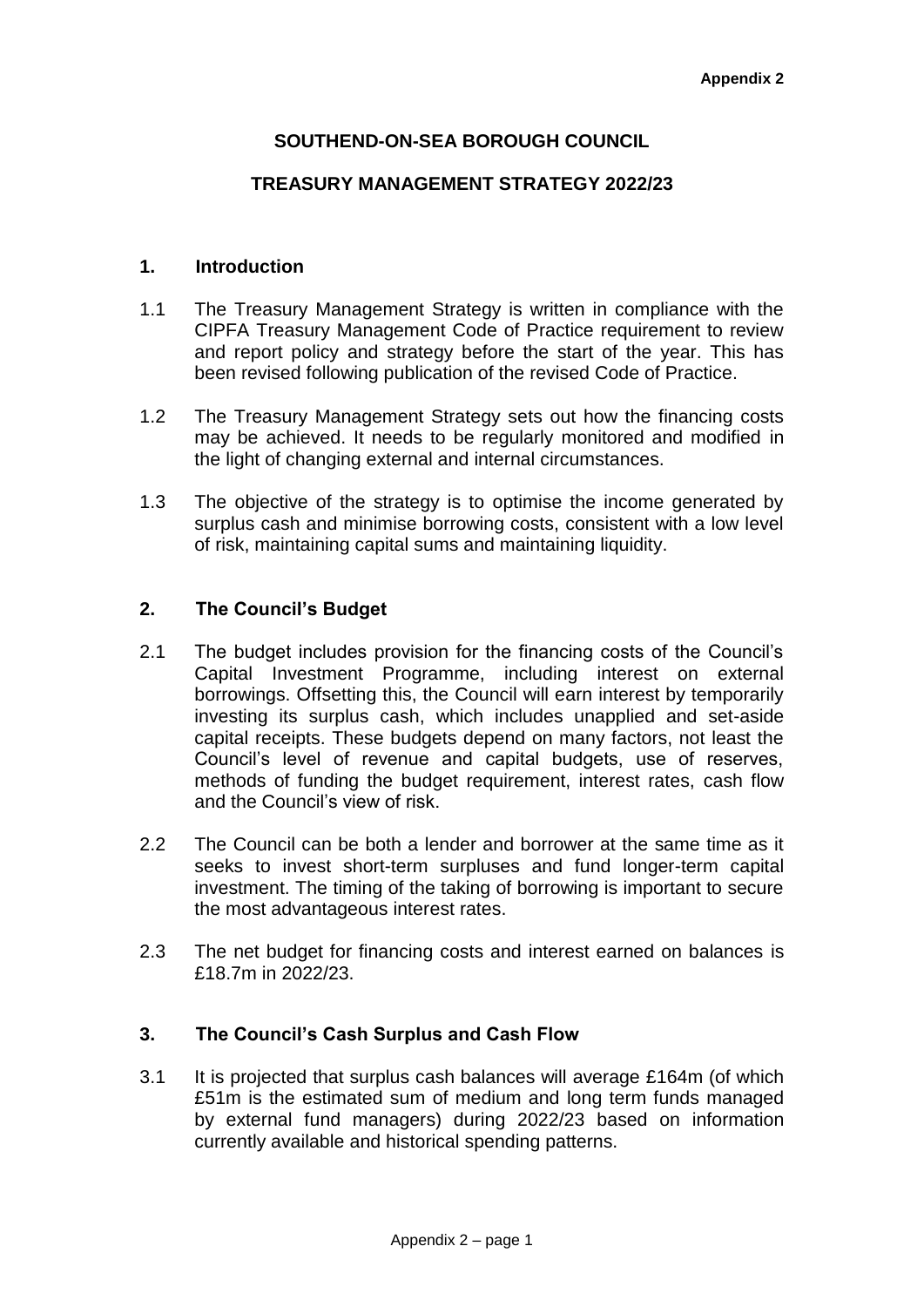## **4. Interest Earnings (in-house investments)**

- 4.1 At the date of this report, the Bank of England base rate was 0.25%. Based on economic forecasts it is very difficult to predict the timing of any change in interest rates, however it has been assumed that during 2022/23 the bank base rate stays at that level throughout the year. The average interest earned by the Council on its in-house lending is likely to be 0.31% but this does depend on market conditions.
- 4.2 Sensitivity analysis shows that a difference of 0.5% in interest rates would make a difference of £819k in external interest earned and a difference of £1m in average balances would make a difference of £3k in interest earned in a full year. This risk is reflected in the annual review of the robustness of estimates for the Council Budget undertaken by the Chief Finance Officer.

# **5. Long Term Borrowing**

- 5.1 There is no Central Government funding to support borrowing by the Council to fund capital projects. Under the Prudential Code the cost of any additional borrowing has to be financed by the Council.
- 5.2 The funding available to support capital investment is based on an assumption that the Council will not undertake any borrowing in 2022/23.
- 5.3 The Capital Financing Requirement (CFR) is the council's theoretical need to borrow but the Section 151 Officer can manage the council's actual borrowing position by either:
	- 1 borrowing to the CFR;
	- 2 choosing to use temporary cash flow funds instead of borrowing (internal borrowing) or;

3 - borrowing for future increases in the CFR (borrowing in advance of need).

The Council is likely to begin 2022/23 in the second of the above scenarios. However, as the 2022/23 financial year progresses a combination of scenarios 1, 2 and 3 will be considered, as appropriate.

- 5.4 This authority will only borrow in advance of need where there is a clear justification for doing so and will only do so for the current capital investment programme or to finance future debt maturities.
- 5.5 So far in 2021/22 four new PWLB maturity loans have been taken out:
	- £10m at 1.67% p.a. for 50 years;
	- £10m at 1.61% p.a. for 49.5 years;
	- £10m at 1.52% p.a. for 49 years;
	- £10m at 1.68% p.a. for 48.5 years;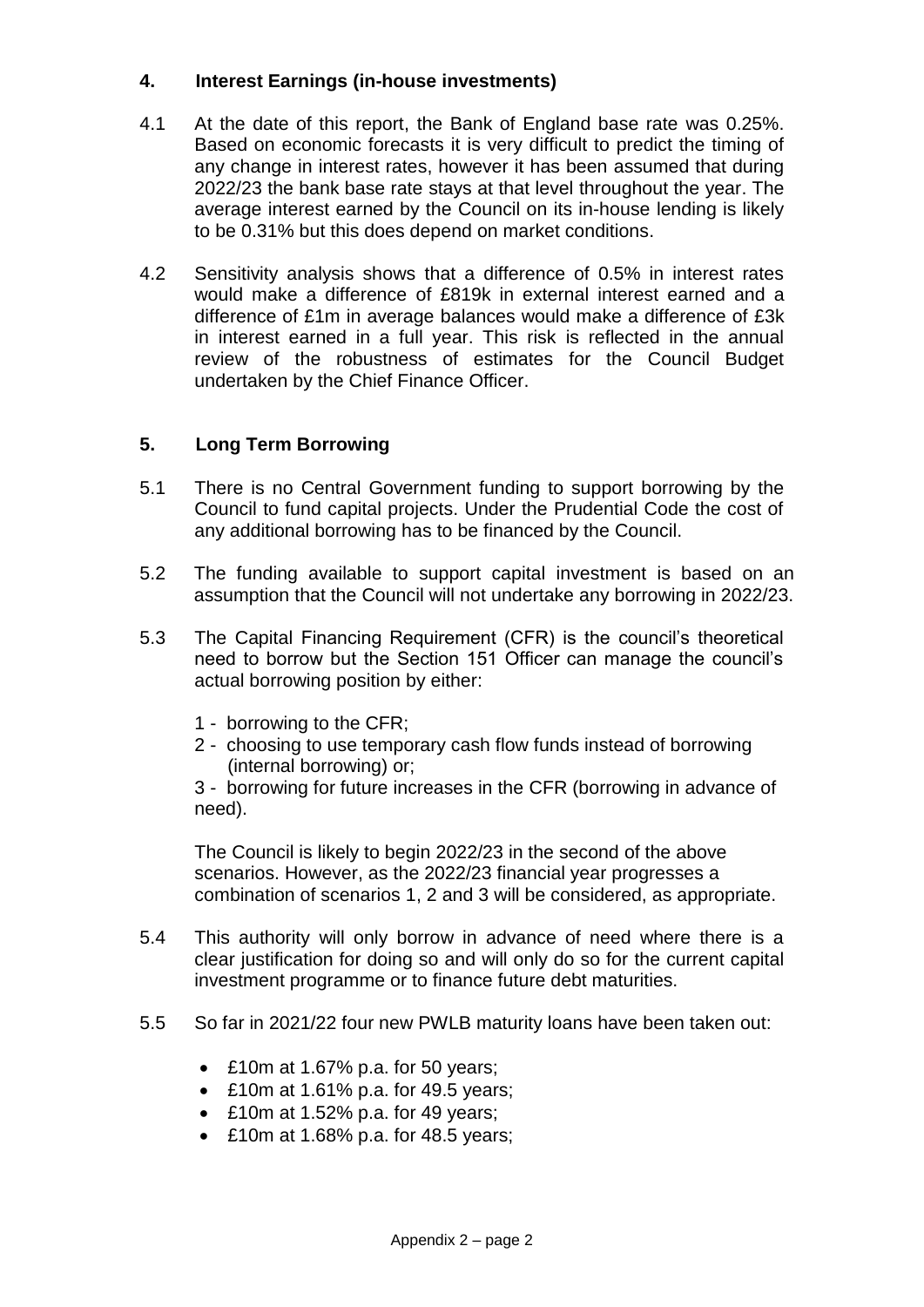5.6 The Council's current outstanding PWLB loans for both General Fund and Housing Revenue Account, which will need to be repaid, are set out below:

| Southend-on-Sea Borough<br><b>Council</b>                   |              | <b>Main</b><br><b>Schemes</b><br>$(\text{Em})$ | Invest to<br><b>Save</b><br><b>Schemes</b><br>(£m) | <b>Total</b><br>$(\text{Em})$ |
|-------------------------------------------------------------|--------------|------------------------------------------------|----------------------------------------------------|-------------------------------|
| <b>Estimated opening</b><br>position as at 31<br>March 2022 | GF           | 273                                            | O                                                  | 273                           |
|                                                             | <b>HRA</b>   | 74                                             | 0                                                  | 74                            |
|                                                             | <b>Total</b> | 347                                            |                                                    |                               |
| <b>Estimated new</b><br>loans in 2022/23                    | GF           | ი                                              | ი                                                  | 0                             |
|                                                             | <b>HRA</b>   | 0                                              | O                                                  | 0                             |
|                                                             | <b>Total</b> | 0                                              |                                                    |                               |
| Repayments in<br>2022/23                                    | GF           | ი                                              | ი                                                  | 0                             |
|                                                             | <b>HRA</b>   | ი                                              | O                                                  | ი                             |
|                                                             | <b>Total</b> | 0                                              |                                                    |                               |
| Estimated closing<br>position as at 31                      | GF           | 273                                            | O                                                  | 273                           |
|                                                             | <b>HRA</b>   | 74                                             | 0                                                  | 74                            |
| <b>March 2023</b>                                           | Total        |                                                |                                                    | 347                           |

5.7 Outstanding debt relating to services transferred from Essex County Council (ECC) on 1 April 1998, remains under the management of ECC and is set out below. Southend Borough Council reimburses the debt costs incurred by the County.

| <b>ECC transferred debt</b>          | <b>Amount</b><br>$(\text{Em})$ |
|--------------------------------------|--------------------------------|
| Opening position as at 31 March 2022 |                                |
| New loans in 2022/23                 |                                |
| Repayments in 2022/23                | (0.5                           |
| Closing position as at 31 March 2023 |                                |

5.8 The graph on the next page shows the repayment profile of the Council's PWLB borrowings if all new loans are included to reflect the funding of the proposed capital investment programme and the refinancing of debt.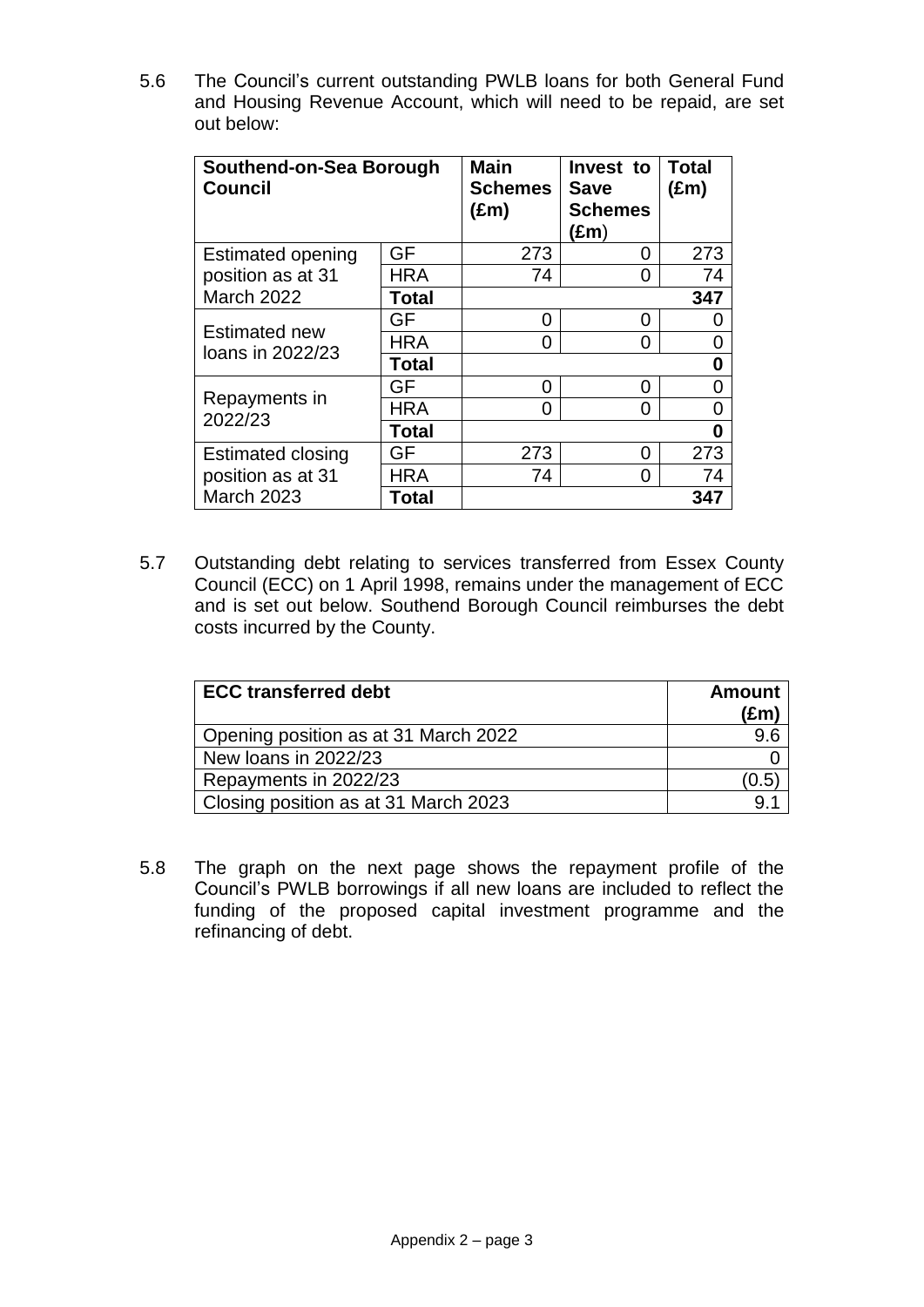

It shows the gaps in the repayment profile and that there is no one year where the loan maturities are excessive.

The next maturity date of any PWLB debt redemption is March 2025 and is for a sum of £8m (General Fund: £5.8m, Housing Revenue Account (HRA): £2.2m).

- 5.9 The potential for the early redemption of high interest loans is reviewed periodically, however the interest savings from the repayment of these loans is usually offset by the premiums that must be paid on their redemption and it has not yet been advantageous for the Council to discharge these loans prematurely. This followed advice from our treasury management advisers which demonstrated the excessive cost to the Council of any debt restructuring. Further advice from our treasury management advisers will be sought at the appropriate time about the potential for restructuring of debt and the timing of such a restructure.
- 5.10 Long term borrowing will normally be taken from the Public Works Loan Board (PWLB) since this is usually the most economic source available to the Council. If other sources are thought to be more advantageous and are permitted under the relevant legislation they will be considered.
- 5.11 As at 7 February 2022 rates of borrowing (from the PWLB) were between 2.32% and 2.39% for loans between 20 and 30 years (these rates include the certainty rate discount of 0.2%). During 2022/23 the investment and borrowing interest rates will be kept under review and the further use of capital balances will be considered in lieu of new borrowing where this is advantageous.
- 5.12 Where it is considered appropriate to take out new borrowing, regard will be given to the existing repayment profile (see 5.8 above) and the need for a spread of maturity dates to ensure that a significant value of loans do not mature at the same time. Loans are taken out for a range of periods in order that the Council continues to balance its debt profile